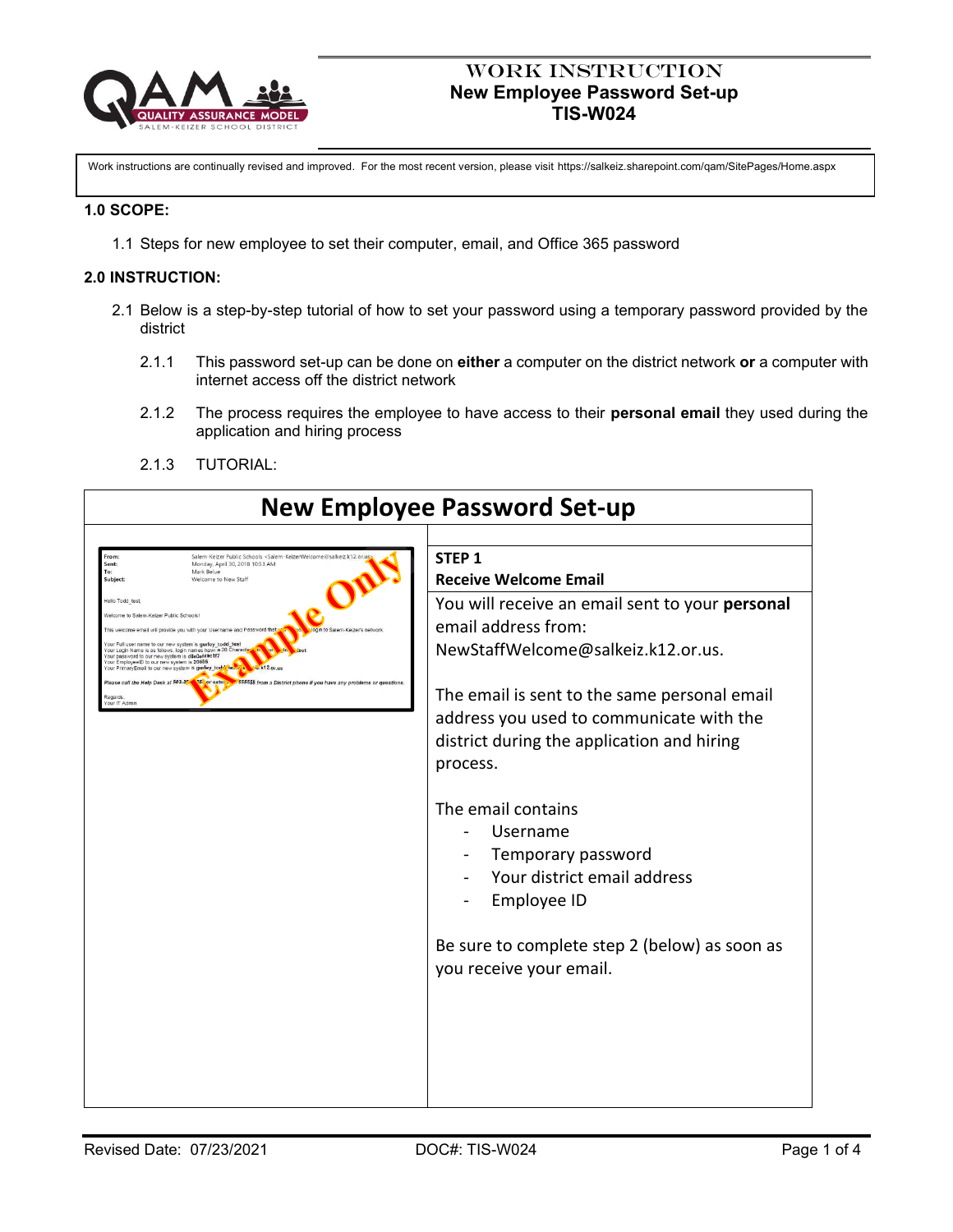

# WORK INSTRUCTION **New Employee Password Set-up TIS-W024**

| Change your password                              |
|---------------------------------------------------|
|                                                   |
| Follow the instructions on the email and          |
| navigate to:                                      |
|                                                   |
| https://outlook.office.com/owa/                   |
| Enter your District email address provided in the |
| welcome email.                                    |
|                                                   |
| Etner your temporary password provided in the     |
| welcome email.                                    |
|                                                   |
| You will get the password expired web page and    |
| will need to change your password.                |
|                                                   |
| Type the temporary password in the Old            |
| Password box.                                     |
|                                                   |
| Type and confirm a new password that you will     |
| use each time you login.                          |
|                                                   |
| Passwords must have at least 16-characters        |
|                                                   |
|                                                   |
| STEP <sub>3</sub>                                 |
| Login with your new Password                      |
|                                                   |
| Enter new Login credentials.                      |
|                                                   |
|                                                   |
|                                                   |
|                                                   |
|                                                   |
|                                                   |
|                                                   |
|                                                   |
|                                                   |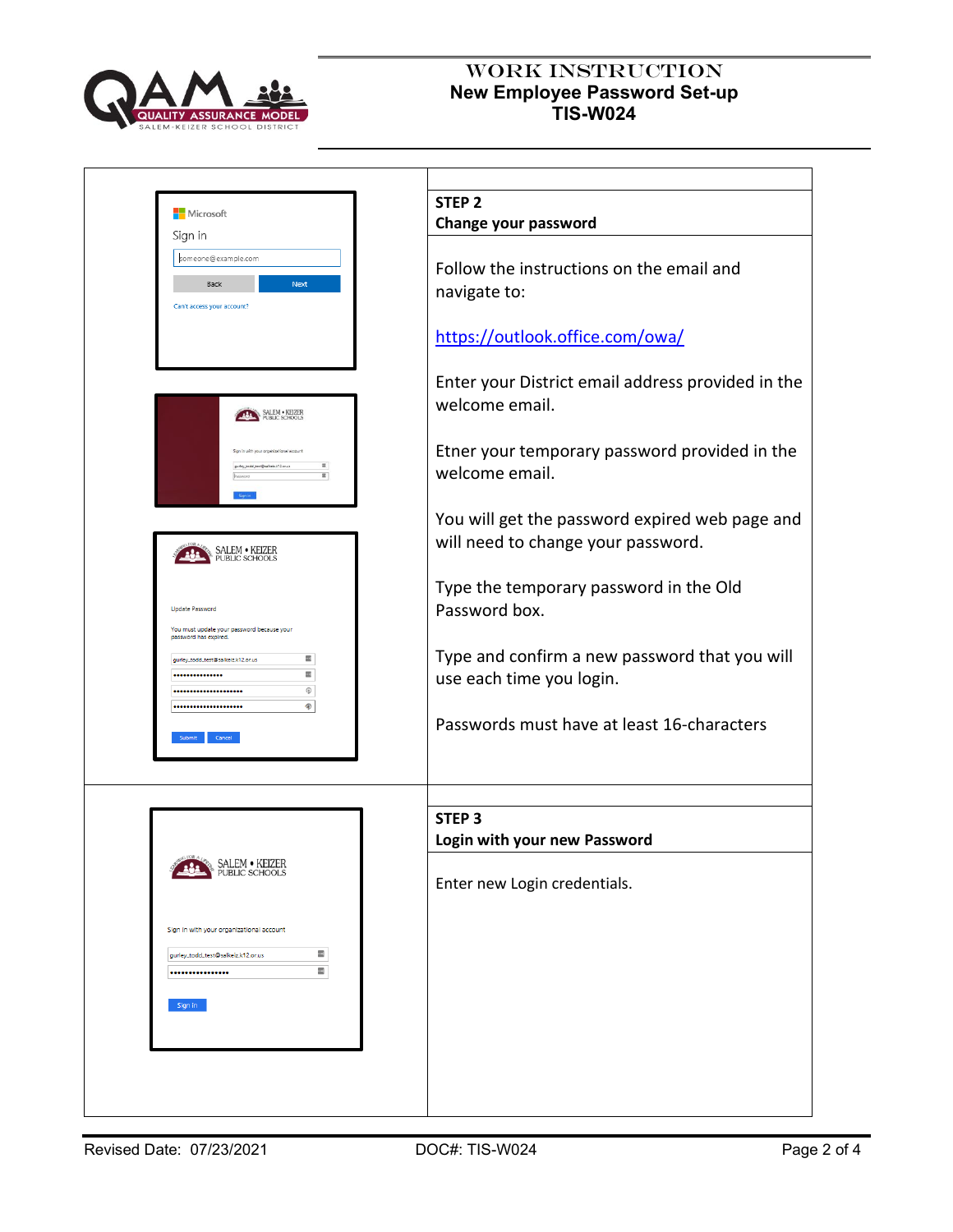

# WORK INSTRUCTION **New Employee Password Set-up TIS-W024**

| Hi<br>Welcome to Outlook.<br>$\bullet$ $\circ$ $\circ$ $\circ$                                                                                                                                                                                                                                                                                                                                                                                                                                                                                                                                                                                                                                                                                                                                                                                                                                                                                                                                                                                                                                                                                                                                                                          | Outlook Online will start for the first time<br>Follow set-up instructions to set time zone and<br>choose theme.                                         |
|-----------------------------------------------------------------------------------------------------------------------------------------------------------------------------------------------------------------------------------------------------------------------------------------------------------------------------------------------------------------------------------------------------------------------------------------------------------------------------------------------------------------------------------------------------------------------------------------------------------------------------------------------------------------------------------------------------------------------------------------------------------------------------------------------------------------------------------------------------------------------------------------------------------------------------------------------------------------------------------------------------------------------------------------------------------------------------------------------------------------------------------------------------------------------------------------------------------------------------------------|----------------------------------------------------------------------------------------------------------------------------------------------------------|
| → D Mail - Gurley_Todd_test × + V<br>$O$ $\Omega$<br>A https://outlook.office.com/owa/<br>OR-PERS E Mark - Home C Sign In   Salem-Keize M https://www.mormon St http://www.nbc.com/ St http://www.defersen<br>소음소<br>▦<br>Office 365 Outlook<br>learch Mail and People $\Box$ ( B New   v $\Box$ Mark all as read<br>Focused Other<br>Folders<br>Filter v<br>Inbox<br>Meet Forused Inbox<br>Find email you're likely to read under Focused, and<br>the rest under Other.<br>Sent Items<br>Drafts<br>Get it   Learn more<br>More<br>Groups = New<br>Next No events for the next two deys.<br>Agenda<br>$R^{\rm R}$<br>Salem-Keizer Public Schools<br>Welcome to New Staff<br>Groups give teams a shared<br>space for email documents.<br>and scheduling avenue.<br>Hells Todd test. Test gurley todd test. This wels<br>Salem-Keizer Public Schools<br>Welcome to New Staff<br>fisi 4/2<br>Hello Todd test, Test gurley todd test. This welcome<br>Salem-Keizer Public Schools<br>Nelcome to New Staff<br>wito Todd test. Test gurley todd test. This we<br>↳<br>Salem-Keizer Public Schools<br>Welcome to New Staff<br>84 4/22<br>lelis Todd test. This web<br>Salem-Keizer Public Schools<br>Welcome to New Staff<br>o Todd test, This | Outlook opens.<br>You can now proceed to register your account.                                                                                          |
| C A Recolocitions<br>□☆ 仁美源<br>$\mathbf{r}$ x $\mathbf{r}$ x x<br>ig Ing lim<br>New Entered Poster Drafts, Natury 19722<br>$E = \mathbb{Z}$<br>$\mathfrak{D}$<br>Subini Simung Leonarg About<br>Peters.                                                                                                                                                                                                                                                                                                                                                                                                                                                                                                                                                                                                                                                                                                                                                                                                                                                                                                                                                                                                                                 | STEP 4<br>Register your account                                                                                                                          |
| <b>Emergency Closures &amp; Delays</b><br>STAFFERNISS<br><b>Staff Intranet</b><br>Academy of teaching and ceaming: SKP<br><b>INSIGHT 24J</b><br>ACSOP Absence Reporting<br>Chieffal DranaDynet (CCD)<br>> Emergency School Cloquers<br>Can't find what you're laoking for?<br>ocuventi inclusionistes moves to restirt 20<br>Employee thisty Report Form<br><b>Croployee Injury Report Theirin</b><br>Electronic<br><b>EMPLOYEE</b><br>> Outlook Email Login<br>KINJURY                                                                                                                                                                                                                                                                                                                                                                                                                                                                                                                                                                                                                                                                                                                                                                 | Navigate to the district website at:<br>https://salkeiz.k12.or.us/<br>Select the '+' in the upper right-hand side of the<br>page to access "Staff Links" |
| > Password Reset/Change Portal<br>Online Form<br>> QAM Policies, Procedures and Forms (Internal)<br>> Service Desk<br>> Synergy Help Site                                                                                                                                                                                                                                                                                                                                                                                                                                                                                                                                                                                                                                                                                                                                                                                                                                                                                                                                                                                                                                                                                               | Select "Password Reset/Change Portal" from the<br>district web page "Staff Links".                                                                       |
| $E$ REGISTER<br>Click here o register for<br><b>Self-Service Password Reset</b><br>Follow the above link to the Self-Service Password Reset<br>Registration Form to set up your account, a one-time<br>requirement.<br>You will need to select at least one of the validation<br>methods from the following list:                                                                                                                                                                                                                                                                                                                                                                                                                                                                                                                                                                                                                                                                                                                                                                                                                                                                                                                       | On the Password Reset/Change page click on the<br>"Click here" link.                                                                                     |